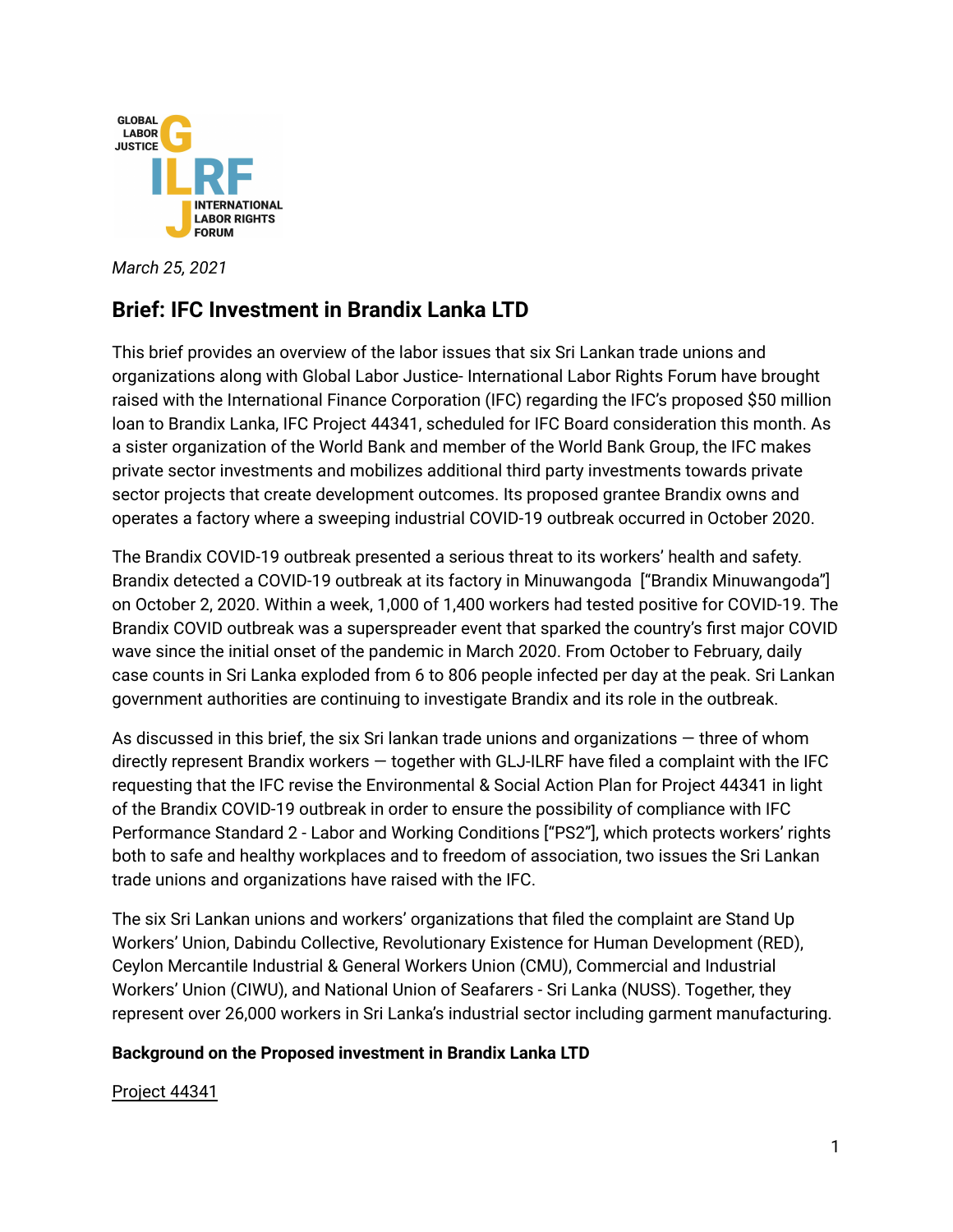In Project 44341, the IFC proposes a US \$50 million loan from IFC to Brandix Lanka LTD ["Brandix"] to fund Brandix's medium and long-term working capital requirements and capital expenditure, including the employment of 33,260 non-executive staff or workers, 93% of whom are women. Brandix operates 21 manufacturing facilities in Sri Lanka, almost all of which are "cut and sew" facilities. 14 among them are concentrated near Colombo in one of several Free Trade Zones (FTZs) that the Board of Investment of Sri Lanka ["BoI"] operates. At Brandix facilities in FTZs, the BoI is the primary authority governing industrial relations and issues applicable to labor standards for the FTZs.

### Sri Lanka Export-driven Textile and Garment Sector

Export-driven textile and garment manufacturing is a critical sector for Sri Lanka's economy. Textile and garment manufacturing was responsible for over half Sri Lanka's total exports in 2019 and demonstrated 5% year on year growth that year, contributing to 7% of 2019 GDP. The sector employs 15% of Sri Lanka's total workforce, and most workers in the sector are women.

The industry has been hit hard by COVID-19. The country's FTZs where garment production is concentrated were closed from mid-March to mid-May, and upon opening the sector as a whole experienced a significant drop in orders from international buyers. During the first half of 2020, textile and garment exports dropped 30%. 1 In April 2020, the industry projected layoffs of up to 30% of the sector's workforce  $-$  5% of the country's workforce  $-$  due to COVID-19. $^2$  This was facilitated by a high level of informal employment in Sri Lanka, including in garment manufacturing, about which the World Bank expressed concern in December 2020. <sup>3</sup> Unions and workers' organizations throughout the sector have led the way in fighting for full pay during this period when wage theft and layoffs are widespread.

Despite COVID-19, as Sri Lanka's leading garment manufacturer, Brandix appears on pace to a full recovery in 2021 consistent with recovery among its buyers in the global garment industry. Brandix shipments to the United States — the majority of its exports in 2019 — jumped 48.9% in the third quarter of 2020. This significantly outpaced overall growth in garment exports from Sri Lanka to the United States.

Additionally, in 2020 Brandix mitigated losses from COVID-19 by shifting its supply chain towards producing masks for the United States market. Brandix was the first Sri Lankan garment manufacturer to begin exports of PPE from Sri Lanka to the United States. In May 2020, Brandix CEO Ashroff Omar, United States Ambassador to Sri Lanka Alaina B. Teplitz, and Special Representative of the President and Head of the Presidential Task Force on Economic Revival and Poverty Eradication, Basil Rajapaksa, all participated in a commemorative ceremony marking the first shipment of face masks from Sri Lanka to the United States. In July 2020, Brandix announced it was financing the PPE production with a US \$12 million loan from

<sup>1</sup> Sri Lanka's textile and [garment](https://www.just-style.com/news/sri-lankas-textile-and-garment-exports-drop-30-in-h1_id139408.aspx) exports drop 30% in H1, Just Style (Aug. 19, 2020).

<sup>&</sup>lt;sup>2</sup> Apparel industry to lay off 30% [workforce,](http://www.sundaytimes.lk/200405/business-times/apparel-industry-to-lay-off-30-workforce-399059.html) Sunday Times (Sri Lanka) (Apr. 5, 2020).

<sup>&</sup>lt;sup>3</sup> SL's high-level of informal [employment](http://www.dailymirror.lk/business-news/SLs-high-level-of-informal-employment-a-concern-requires-smart-reforms-WB/273-201327) a concern, requires smart reforms: WB, Daily Mirror (Sri Lanka) (Dec. 7, 2020).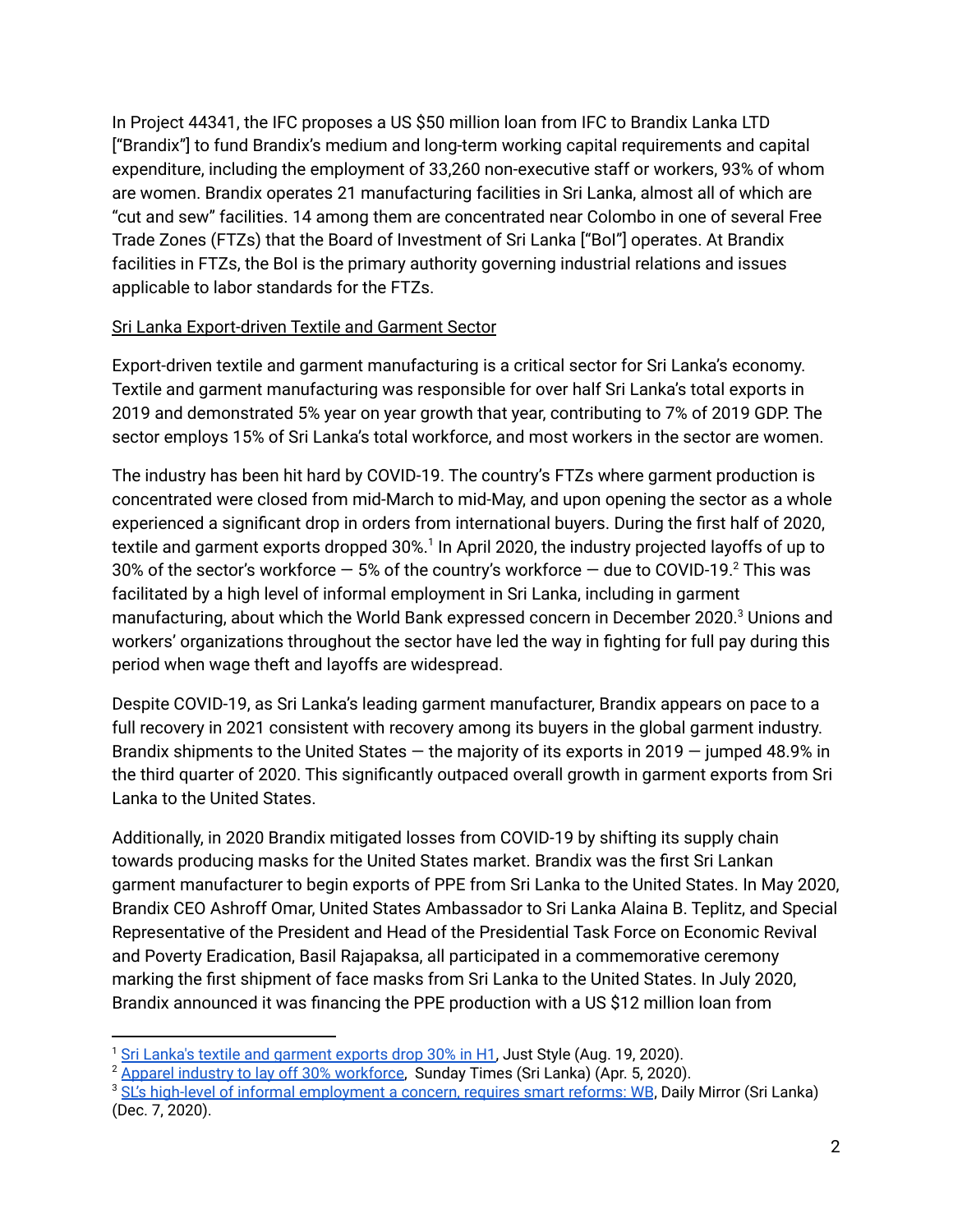Standard Chartered bank's COVID-19 financing commitment.<sup>2</sup> Brandix reported 9,000 of its roughly 30,000 workers produced PPE. 3

# Responsible Investment in Garment Manufacturing

The IFC has significant commitments in the garment industry worldwide, including through past funding for Brandix. The IFC has made approximately USD \$202 million in direct investments in garment manufacturing worldwide in the past 10 years. The IFC is simultaneously considering a USD \$50 million dollar loan to Brandix competitor MAS Holdings, bringing the total proposed loans to the sector in 2021 Q1 to USD \$100 million.

Brandix is involved in other forms of IFC support for the garment sector. The IFC leads an initiative called SheWorks that supports member companies to implement gender-equity policies; the IFC operates a SheWorks program in Sri Lanka, in which Brandix is a participant. 4 In 2013,

## **Concerns regarding IFC Project 44341**

## *Brandix COVID-19 outbreak*

Brandix Minuwangoda was the site of a sweeping industrial COVID-19 outbreak in October 2020. Among the 1,394 employees at Brandix Minuwangoda, 1,034 ultimately tested positive for COVID-19. <sup>5</sup> The Brandix COVID-19 outbreak has become a superspreader event that has directly contributed to Sri Lanka's first COVID-19 wave after the initial onset of the pandemic in March 2020. Epidemiologists estimate that the Brandix outbreak is responsible for 10,000 COVID cases, half of Sri Lanka's total case count.

In particular, the Brandix outbreak had an especially severe impact on workers and worker organizations and unions in Sri Lanka's garment manufacturing sector, especially those working in FTZs near Colombo where garment manufacturing is concentrated. After the outbreak, beginning October 5, Sri Lankan police put several FTZs nearby Brandix Minuwangoda under curfew until October 19, when the sector returned to full operation. <sup>6</sup> Upon reopening, several industrial COVID-19 outbreaks occurred at garment factories, prompting strikes and closures at several facilities.<sup>7</sup> At least two additional Brandix facilities have had positive COVID-19 cases since the initial outbreak at Brandix Minuwangoda. $^8$ 

<sup>&</sup>lt;sup>4</sup> IFC, SheWorks Sri Lanka [Partnership](https://www.ifc.org/wps/wcm/connect/topics_ext_content/ifc_external_corporate_site/gender+at+ifc/priorities/employment/sheworks_sri_lanka_partnership) (Nov. 15, 2020).

<sup>5</sup> Examples of international media about the Brandix outbreak include: Over 1,000 Get Coronavirus At Sri Lanka Factory That Made Masks For US, AFP (Oct. 7, 2020); Brandix Factory linked to Sri Lanka's Biggest Coronavirus Outbreak, Sourcing Journal (Oct. 26,2020); Sri Lanka: vulnerable groups pay the price for militarization of COVID-19 response, International Commission of Jurists (ICJ) (October 27, 2020); Garment workers on front line of Sri Lanka coronavirus outbreak, Reuters (Nov. 4, 2020); A pillar of Sri Lanka's Economy, Garment Workers' Ostracized After Covid Outbreak, Huffington Post (Nov. 15 2020); Vice, COVID is Exposing How the Global Fashion Industry Values Workers (Nov. 19, 2020).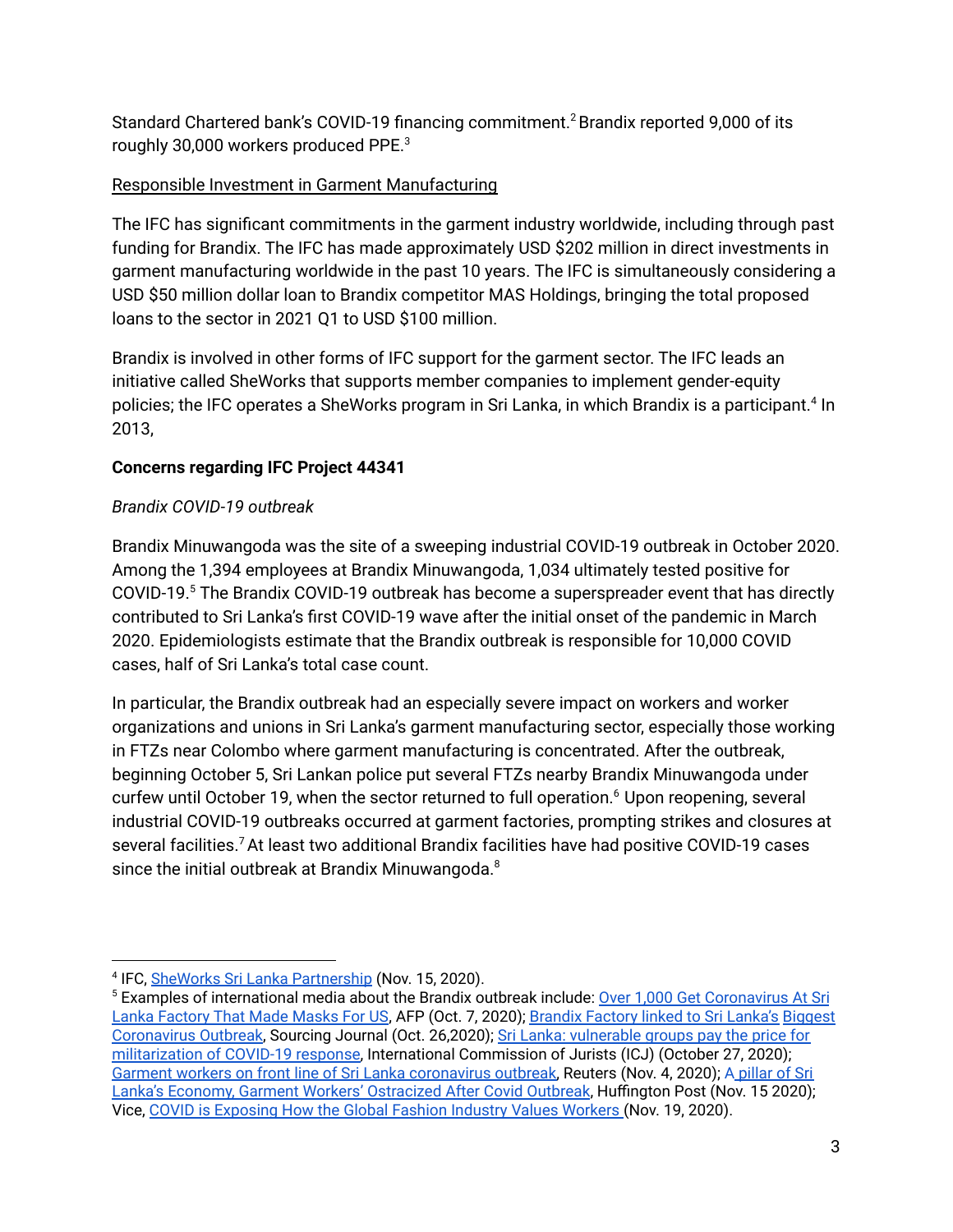#### *Concerns regarding adequacy of Environmental and Social Review Summary (ESRS)*

Currently, the IFC's Environmental and Social Review Summary (ESRS) for Project 44341 does not address the Brandix COVID-19 outbreak. For example, in the Environmental and Social Mitigation Measures section of its ESRS for Project 44341, the IFC has stated that Brandix:

*[H]ad adopted a planned and proactive approach to manage the COVID-19 pandemic. When the pandemic began to unfold, the company communicated with their employees regularly on its COVID-19 control policy and continue to do so throughout. Brandix clearly communicated its COVID-19 protocol proactively, well above the government requirements, including key areas of sanitizing, wearing a mask and social distancing, referred to as the Golden Rules, temperature checks, process for employees displaying temperature, etc. Additionally, paid leave is provided for employees unable to attend work because of illness, family illness or level of risk in their respective regions. The company has put in place detailed procedures pertaining to washing and sanitizing hands and surfaces, social distancing, temperature checks upon entry to the workplace, and procedures for those who indicate possible symptoms.*

Furthermore, in the Environmental and Social Categorization and Rationale for the ESRS, the IFC acknowledges the risk areas for Project 44341 that it finds pertinent:

*This is a Category B project as per IFC's Policy on Environmental and Social Sustainability. Key E&S risks and issues associated with this project include: company's capacity and systems to assess and manage E&S risks and impacts; assurance of fair, safe and healthy working conditions including systems to address gender based violence and harassment (GBVH) risks in compliance with local regulatory and PS2 requirements; potential for short term labor retrenchment due to COVID-19 crisis; occupational health and safety; resource efficiency; management of wastes and emissions, greenhouse gases (GHG) emissions, emergency preparedness and response, including life and fire safety management systems; and community health, safety and security issues.*

As shown through these examples, IFC due diligence thus far for Project 44341 shows a major gap in risk assessment and Environmental and Social Action Plan measures in light of the industrial COVID-19 outbreak at Brandix Minuwangoda, which should be taken into account in advance of IFC Board approval.

#### *Concerns regarding Brandix compliance with PS2*

#### Ongoing investigation of health and safety violations

Brandix workers have reported to Sri Lankan unions that Brandix violated COVID-19 protocols immediately preceding the outbreak, consistent with epidemiological data about the outbreak.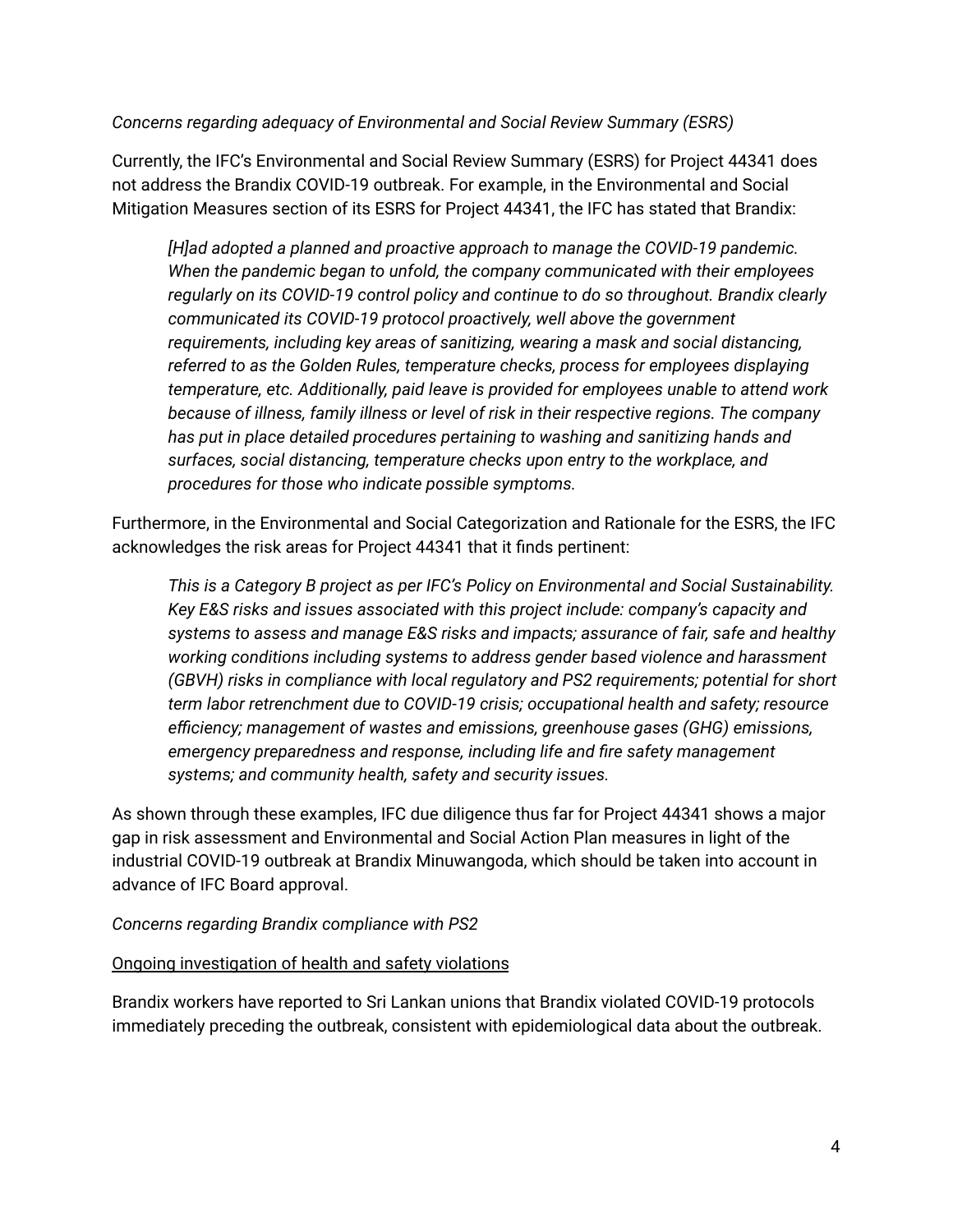Several Brandix Minuwangoda workers informed Sri Lankan unions as well as Sri Lankan and international media<sup>6</sup> that they had reported COVID-19 symptoms to management, but instead of management isolating them or testing them for COVID-19, they were told to continue to work. The 39-year old worker who first tested positive for COVID-19 stated publicly in October 2020 that despite reporting to work with a fever, management scolded and criticized her for complaining because there were shipments pending. She also reported that ten days prior to the outbreak, management sprinkled water on the faces of workers who fainted on the factory floor and told them to get back to work after a five minute break.<sup>7</sup>

Additionally, Brandix Minuwangoda workers reported that on September 26, five days before the first worker tested positive, management organized a party for apparel workers that was heavily attended without COVID-19 protocols in place. The 39-year old worker publicly reported this party in October, describing it as a function for apparel workers in which a band of musicians was brought into the company.<sup>8</sup> Within the past month, Brandix Minuwangoda workers reported directly to Sri Lankan unions that all the workers attended the party, which they state management had held for completing an important order.

Brandix Minuwangoda workers have reported to Sri Lankan unions and workers' organizations that by the time of the outbreak in October 2020, management had relaxed COVID-19 precautions that it had previously implemented. For example, by October 2020, Brandix management had removed physical dividers in the workers' cafeteria that were originally installed to prevent the spread of COVID-19 and was allowing non-socially distanced eating in the cafeteria.

Brandix Minuwangoda workers have also reported to these groups that management did not take steps to facilitate or promote social distancing at worker hostels, contributing to conditions in which COVID-19 could quickly spread.

Brandix management's actions as publicly reported clearly violate Sri Lanka Ministry of Health COVID-19 protocols for the garment manufacturing sector. On April 17, 2020, the Ministry of Health issued "Operational Guidelines on Preparedness and Response for Outbreak for Work Setting, Interim Guidance," which was the latest guidance regarding COVID-19 protocols as of the Brandix outbreak. <sup>9</sup> The Guidance clearly stated that workers with a fever should not report for work, and that "the employer should ensure that if a sick person reports for work, he/she is sent back home immediately."<sup>10</sup> The Guidance describes management's responsibility to provide PPE, restrict large gatherings,<sup>11</sup> and facilitate at least one meter of distance between workers.<sup>12</sup>

<sup>6</sup> Reuters, *supra* note 5.

<sup>&</sup>lt;sup>7</sup> <u>"Workers who fainted had water [sprinkled](http://www.dailymirror.lk/news-features/Workers-who-fainted-had-water-sprinkled-on-their-faces-and-had-to-work-again/131-197861) on their faces and had to work again,"</u> Daily Mirror (Sri Lanka), (Oct. 14, 2020).

<sup>8</sup> *Id*.

<sup>&</sup>lt;sup>9</sup> Sri Lanka Ministry of Health, Operational Guidelines on [Preparedness](https://www.pdn.ac.lk/mainpg-contents/download-files/OPERATIONAL-GUIDELINES%20-%20COVID%2019%20-%20English.pdf) and Response for Outbreak for Work Setting, Interim [Guidance](https://www.pdn.ac.lk/mainpg-contents/download-files/OPERATIONAL-GUIDELINES%20-%20COVID%2019%20-%20English.pdf) (Apr. 17, 2020).

<sup>10</sup> *Id*. at 7.

<sup>11</sup> *Id*. at 11.

<sup>12</sup> *Id*. at 12.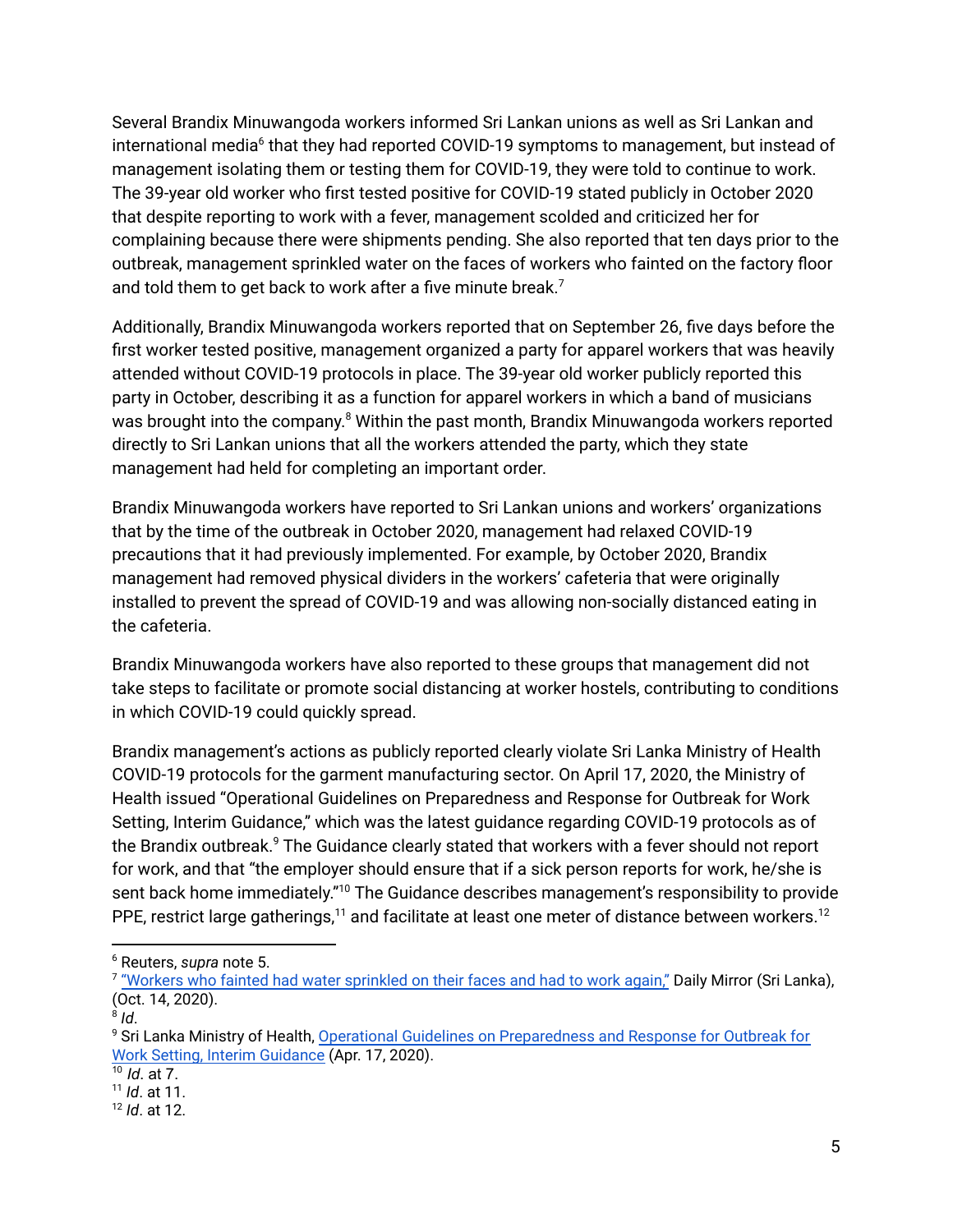In analyzing the Brandix outbreak, Sri Lanka's Chief Epidemiologist Dr. Sudath Samaraweera reported that Brandix Minuwangoda workers showed signs of respiratory diseases since September 20, 10 days before the first worker tested positive. <sup>13</sup> Dr. Samaraweera confirmed that some workers were COVID symptomatic in the ten days prior to the outbreak.<sup>14</sup>

Brandix Minuwangoda workers have reported to Sri Lankan unions some shifts to COVID-19 compliance since reopening after the sweeping outbreak; however, a full investigation and analysis of management practices -- including the lack of necessary freedom of association protocols in the EPZ such that workers could have raised concerns -- is essential to ensuring safe and health workplaces going forward within Brandix.

### Concerns regarding respect for freedom of association

In the Project 44341 ESRS Environmental and Social Mitigation Measures section, the IFC has stated that Brandix:

*… has developed a formal three tier grievance handling policy and a detailed procedure to address and resolve grievances meeting PS2 requirements covering both permanent and contract workers and including the provisions on anonymously raising grievances. The grievance mechanism and policy are mature, well communicated and embedded at Brandix. Encompassed in the grievance mechanism is the escalation matrix, which details how employees may raise a grievance. However, employees are also able to raise a grievance through the company's Employee Council. These council meetings are also attended and observed by the Group Senior General Manager overlooking employee engagement for the Group. A similar process is adopted for the Staff Councils where the supervisory cadre can raise their concerns. Further, grievances that pertain to matters of compliance and/or governance, may also be raised to the Brandix Ombudsman. Additionally, the mobile numbers of the Group CEO and Chief People Officer are displayed prominently across all facilities, enabling employees at any level to access and contact them directly.*

Workers' inability to escalate grievances regarding COVID-19 protocol violations, directly contributing to the Brandix COVID-19 outbreak, demonstrates a pressing need for the IFC to review whether Brandix is operating its grievance mechanisms in compliance with IFC PS2.

Additionally, in the ESRS relies on Brandix's Employee Council, a workplace structure that the Sri Lanka Board of Investment provides for through its Labor Standard and Employment Relation Manual and Employees' Council Guidelines: 15

*The company has an Employee Council (including 70% women representation) which is a legalized body fully endorsed and approved through the applicable government channels,*

<sup>&</sup>lt;sup>13</sup> Divulapitiya apparel worker NOT origin of [Minuwangoda](https://www.newsfirst.lk/2020/10/07/divulapitiya-apparel-worker-not-origin-of-minuwangoda-brandix-cluster/) Brandix cluster, News First (Sri Lanka) (Oct. 7, 2020).

<sup>14</sup> *Id*.

<sup>15</sup> Available at: [https://investsrilanka.com/downloads/.](https://investsrilanka.com/downloads/)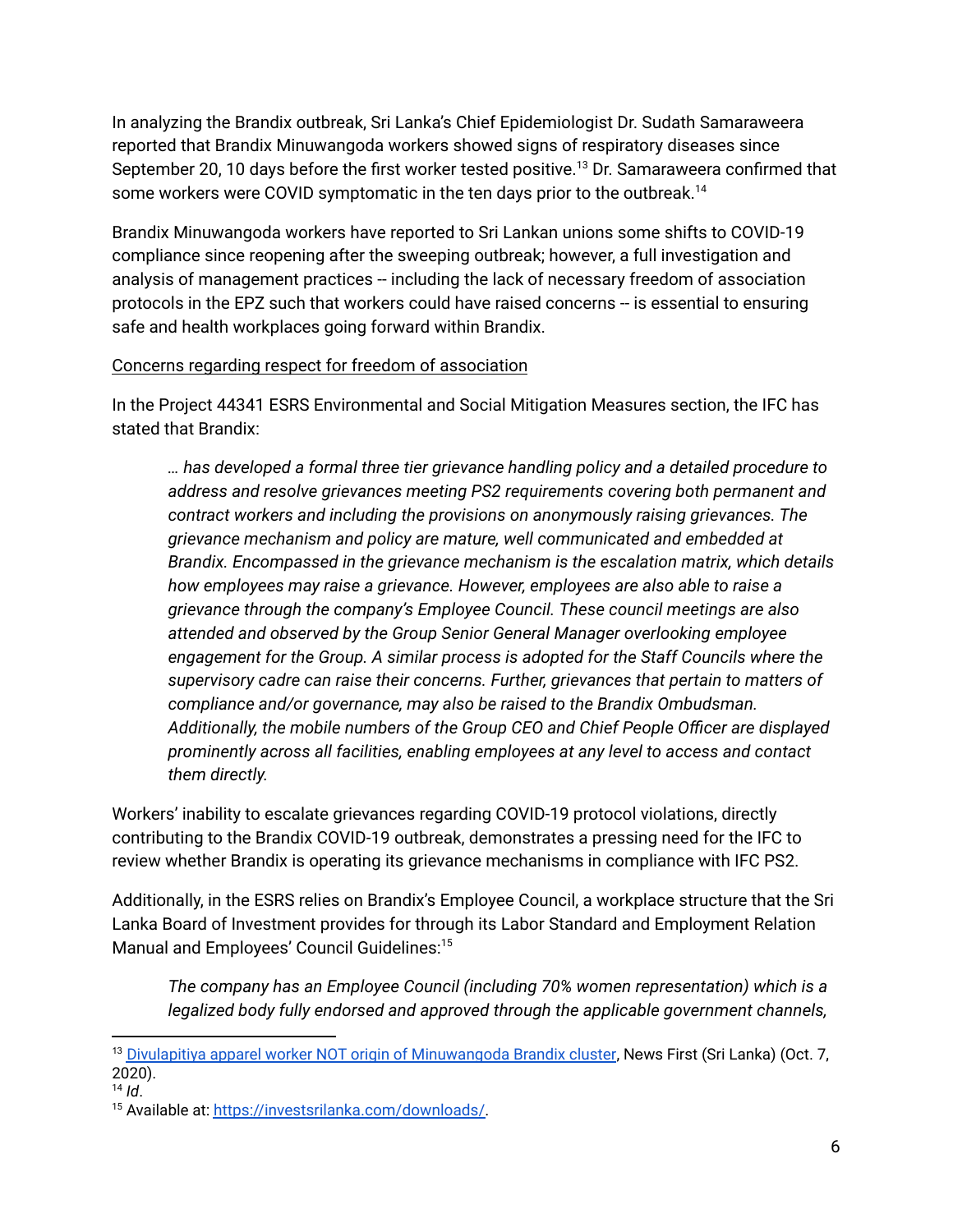*and is responsible for promoting the rights of employees and involves the participation of employees in decision making on matters that impact them, including labor management. While there is no recognized external trade union in the company, the company's policies on freedom of association enables the employees to join an external union should they wish to.*

As recently as 2020, the ILO Committee of Experts on the Application of Standards (CEACR) noted reports that Employee Councils have the effect of discouraging collective bargaining with unions in the sector, raising a potential violation of C98, and took note of the lack of data concerning the number of collective bargaining agreements compared to Employee Councils. 16

Further due diligence and thorough ESAP items on PS2, in consultation with our organizations, is critical, both in light of the ITUC categorizing Sri Lanka as having systemic violations of worker rights $^{28}$  and in order to understand and prevent the failures that stopped Brandix workers from being able to effectively engage with management in raising grave health and safety concerns. The Brandix COVID-19 outbreak raises serious questions about Brandix management's interference with fundamental rights enshrined in ILO C87 and C98. International advocacy groups have elevated unions' concerns about the status of freedom of association throughout the sector during COVID-19 as well. $^{17}$ 

# **Request for IFC action**

The Sri Lankan unions and workers' organizations, together with GLJ-ILRF, write to urge the IFC and Brandix to consult with key stakeholders, including our organizations, and for the IFC to revise the Environmental & Social Action Plan for Project 44341 to ensure the possibility of compliance with IFC Performance Standard 2 - Labor and Working Conditions ["PS2"]. If Project 44341 moves forward with more expansive due diligence and an ESAP which will ensure compliance with International Labor Standards included in IFC PS2, the IFC will be more likely to contribute to creation of decent jobs in Sri Lanka's garment manufacturing sector.

Specifically, prior to sending to the Board, there should be:

1. Acknowledgment of the outbreak and its impacts in the Environmental and Social Categorization and Rationale and Environmental and Social Mitigation Measures for PS2;

2. A stronger environmental and social and action plan that guarantees compliance with all relevant International Labor Standards including ILO Conventions 87 and 98, resolves ongoing noncompliance related to the October COVID-19 outbreak and commits to consultation with trade unions in the remediation plan;

3. Full monitoring of the above, with disbursements tied to progress; and

<sup>&</sup>lt;sup>17</sup> AFL-CIO et al., COVID-19 [Pandemic:](https://cleanclothes.org/file-repository/sri_lanka_brief_march_2021.pdf/view) A Pretext to Roll Back Sri Lankan Garment Workers' Rights (March 2021). <sup>16</sup> ILO CEACR, "Observation (CEACR) - adopted 2020, published 109th ILC session (2021)" available at: https://www.ilo.org/dyn/normlex/en/f?p=1000:13100:0::NO:13100:P13100\_COMMENT\_ID:4058568.